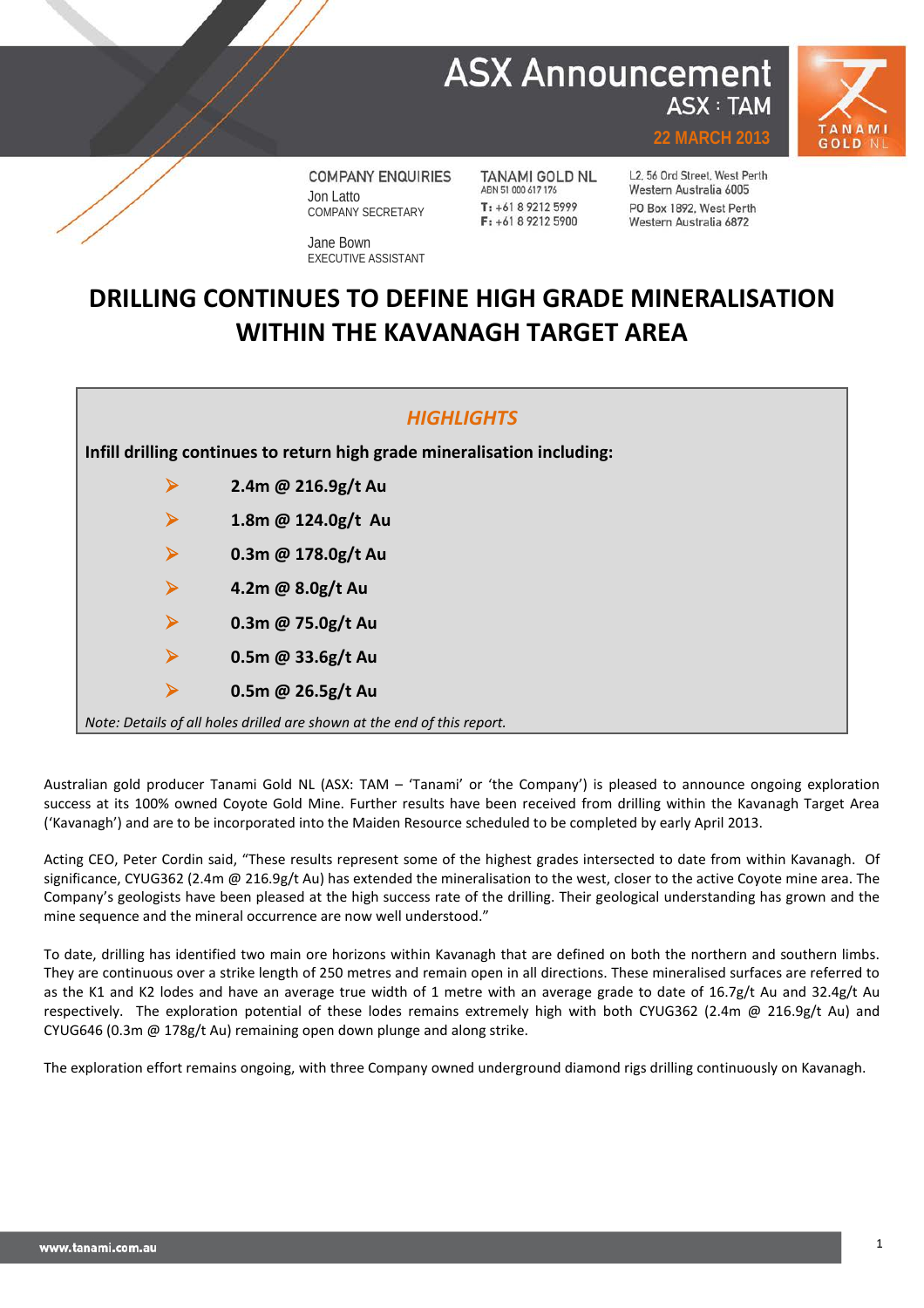# **ASX Announcement**

22 March 2013

## **Kavanagh Target**

The majority of drill results have now been returned from the assay laboratories and the Company's technical team are on track to deliver the Maiden Resource in early April 2013.

Kavanagh is situated approximately 150 metres north and east of the main Coyote Gold Mine (See Figure 2) and is interpreted to be a folded repeat of the geological sequence (or similar) that hosts the Coyote Gold Mine. It is considered highly prospective with the potential to host a repeat of the Coyote mineralised system.

*Kavanagh is based on the Coyote Mine Mineralisation Model and as such has the potential to host between 700,000 and 800,000 tonnes at a grade range of between 10-15g/t Au<sup>1</sup> .*

Significant results:

- CYUG362 **2.4m @ 216.9g/t Au**
- CYUG373 **1.8m @ 124.0g/t Au**
- CYUG373 **0.5m@ 26.5g/t Au**
- CYUG646 **0.3m @ 178.0g/t Au**
- CYUG646 **0.5m @ 33.6g/t Au**
- CYUG361 **4.2m @ 8.0g/t Au**
- CYUG361 **0.3m @ 75.0g/t Au**

### **Visible Gold logged in - CYUG1020 and CYUG1021** *(Results Pending)*

Previously announced significant results include:

| $\bullet$ | CYUG645             | $\overline{\phantom{a}}$ | 2.5m @ 45.5 g/t Au including 0.5m @ 184.5g/t Au | Reported 11 March 2013    |
|-----------|---------------------|--------------------------|-------------------------------------------------|---------------------------|
| $\bullet$ | CYUG359             | $\overline{\phantom{a}}$ | 0.8m @ 154.9 g/t Au                             | Reported 19 February 2013 |
| $\bullet$ | CYDD211B            | $\overline{\phantom{a}}$ | 6.1m @ 87.4g/t Au including 2.5m @ 175.1g/t Au  | Reported 17 January 2013  |
| $\bullet$ | CYDD211B            | $\overline{\phantom{a}}$ | 0.3m @ 367.6g/t Au                              | Reported 17 January 2013  |
| $\bullet$ | CYDD208             | $\overline{\phantom{a}}$ | 2.0m @ 81.7g/t Au                               | Reported 17 January 2013  |
| $\bullet$ | CYDD <sub>206</sub> | $\overline{\phantom{a}}$ | 2.2m @ 22.7g/t Au                               | Reported 3 December 2012  |
| $\bullet$ | CYDD <sub>206</sub> | $\overline{\phantom{a}}$ | 4.2m @ 9.8g/t Au including 1.5m @ 23.7g/t Au    | Reported 3 December 2012  |

### **Peter Cordin Acting Chief Executive Officer**

#### **Competent Person's Statement**

*The information in this report that relates to Mineral Resource Estimation, Geological Data and Exploration Results is based on information compiled by Mr Michael Thomson, a full time employee and Principal Geologist of Tanami Gold NL. Mr Thomson is a member of the Australasian Institute of Mining and Metallurgy and has sufficient experience which is relevant to the style of mineralisation and type of deposit under consideration to qualify as a Competent Person as defined in the December 2004 edition of the Australasian Code for Reporting of Exploration Results, Mineral Resources and Ore Reserves (JORC Code). Mr Thomson consents to the inclusion in this report of the matters based on his information in the form and context in which they appear.*

This announcement contains certain statements which constitute "forward looking statements". Such statements are only predictions and are subject to inherent risks *and uncertainties which could cause actual values, results, performance achievements to differ materially from those expressed, implied or projected in any forward*looking statement. No representation or warranty, expressed or implied, is made by Tanami Gold NL that material contained in this announcement will be achieved or *proved correct.*

<sup>1</sup> *The potential quantity and grade of the exploration targets outlined are conceptual in nature. There has been insufficient exploration to define a Mineral Resource and it is uncertain if further exploration will result in the determination of a Mineral Resource.*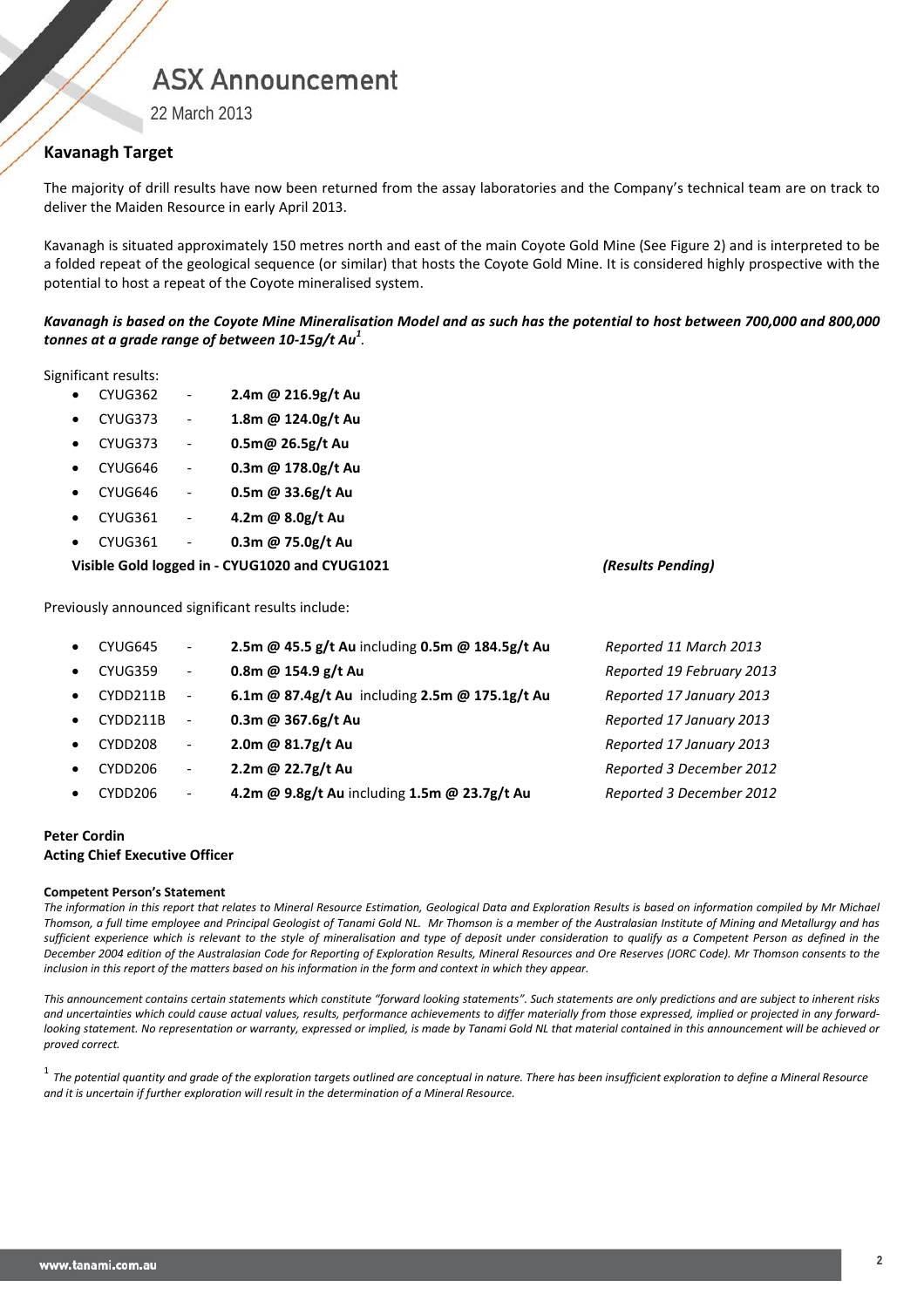**ASX Announcement** 

22 March 2013



## **Figure 1: Kavanagh 74875E Oblique Schematic Cross Section**